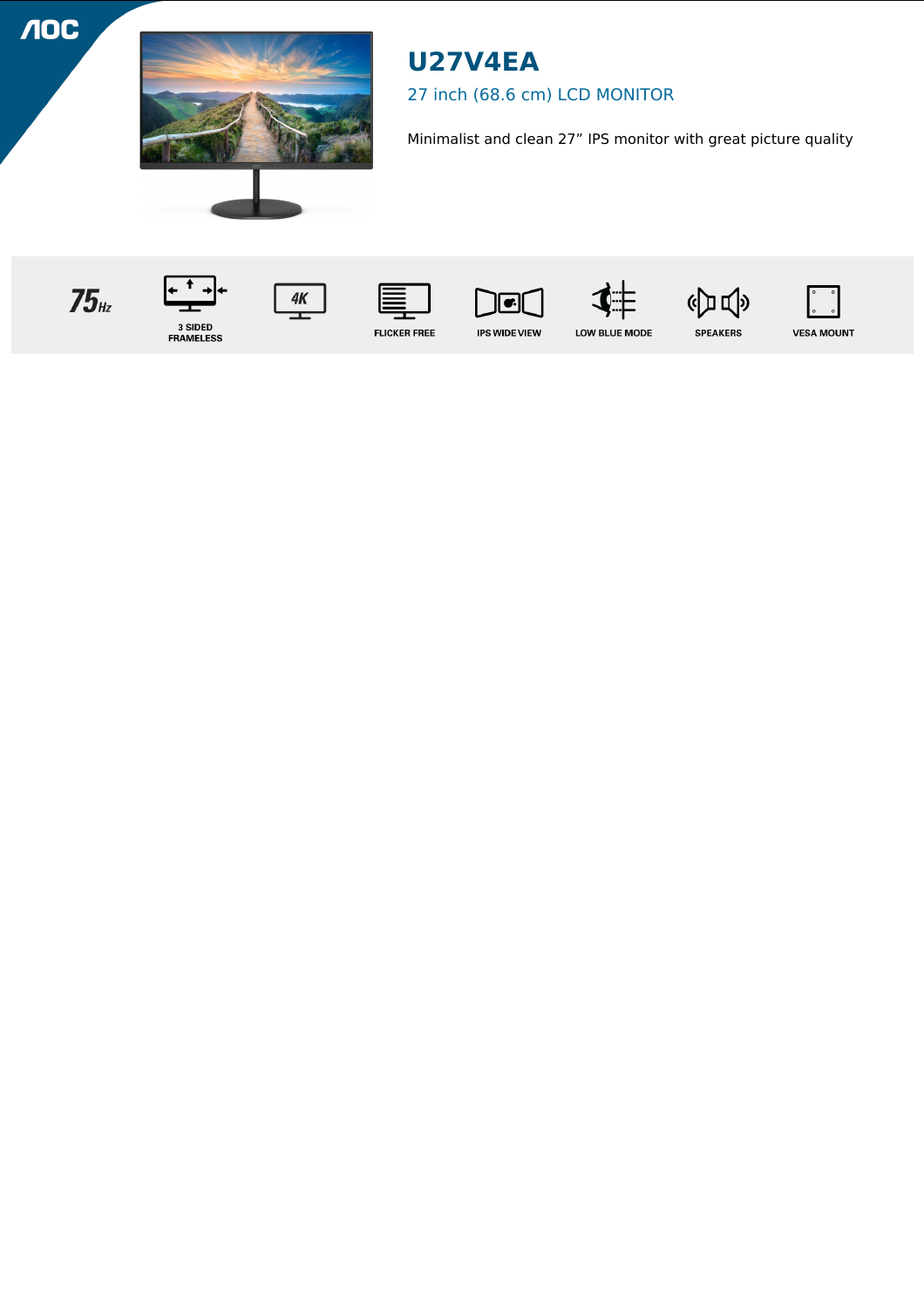

### **UHD**

With a 4K UHD resolution of 3840 x 2160 pixels – four times the resolution of a Full HD display – the monitor boasts a pixel density that delivers brilliantly sharp images with the finest details.



### **IPS Panel**

No matter if you are viewing photos, videos, a magazine layout in InDesign or playing your favourite game – we want your content to look excellent from whatever angle you are seeing it. That is why this display comes with an advanced IPS panel, which produces brilliant colours and offers wide viewing angles. This way, images always look excellent and accurate, regardless from which angle you – or your friends and co-workers sitting or standing next to you – are looking at the screen.



#### **Flicker Free**

AOC Flicker-Free Technology utilises a DC (Direct Current) backlight panel, reducing flickering light levels. With eye strain and fatigue absolutely minimized, feel free to enjoy those long, intense gaming sessions in comfort!



#### **Adaptive Sync**

Adaptive Sync aligns your monitor's vertical refresh rate with the frame rate delivered by your GPU, making your gameplay and casual gaming experience even more fluid by eliminating stuttering, tearing and judder. This feature is also useful when enjoying videos and other visual media, for a smoother entertainment.



#### **Lowblue Light**

AOC Lowblue Light protects you from harmful blue light which, during long sessions, has been shown to cause eye strain, headaches, and sleeping disorders. Our Lowbue Light feature reduces the harmful wavelengths emitted without sacrificing color composition, setting the experience free from the worry of eye damage.



#### **Speakers**

Built-in speakers make it easy to catch up with family, friends and colleagues. For movies, music, games and more, you'll enjoy quality audio without the hassle of connecting external speakers.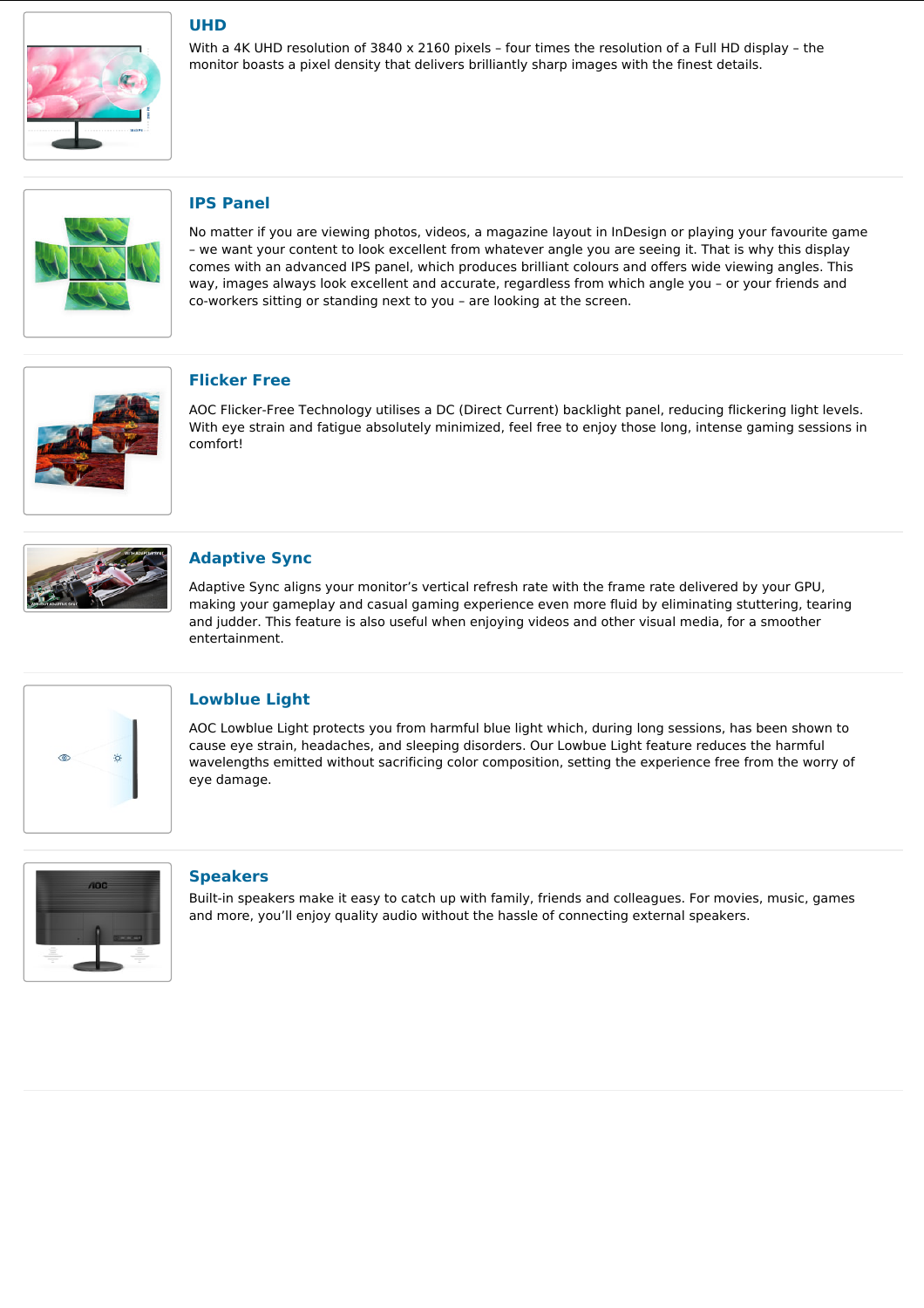| General             |                  |
|---------------------|------------------|
| Model name          | <b>U27V4EA</b>   |
| EAN                 | 4038986189897    |
| Product Line        | Value-line       |
| Series              | V <sub>4</sub>   |
| Channel             | B <sub>2</sub> C |
| Classification      | Mainstream       |
| Section             | Consumer         |
| Launch date         | 15-03-2021       |
| Continent           | Europe           |
| Product status (EU) | Launch           |

| <b>Screen</b>                     |                                                                        |
|-----------------------------------|------------------------------------------------------------------------|
| Resolution                        | 3840x2160                                                              |
| Refresh rate                      | 60Hz                                                                   |
| Screen size (inch)                | 27 inch                                                                |
| Screen size (cm)                  | 68.6 cm                                                                |
| Flat / Curved                     | Flat                                                                   |
| Backlight                         | <b>WLED</b>                                                            |
| Panel Type                        | <b>IPS</b>                                                             |
| Aspect ratio                      | 16:9                                                                   |
| <b>Display Colours</b>            | 1.07 Billion                                                           |
| Panel Colour in Bits              | 10                                                                     |
| sRGB Coverage (%) (CIE 1931)      | 112                                                                    |
| Adobe RGB Coverage (%) (CIE 1931) | 83                                                                     |
| NTSC coverage (%) (CIE 1931)      | 79 %                                                                   |
| Pixels per Inch                   | 163                                                                    |
| Response time (GtG)               | 4 ms                                                                   |
| Contrast (static)                 | 1000:1                                                                 |
| Contrast (dynamic)                | 20M:1                                                                  |
| Brightness (typical)              | 350 cd/m <sup>2</sup>                                                  |
| Viewing angle (CR10)              | 178/178 9                                                              |
| <b>Hard Glass</b>                 | Antiglare + 3H                                                         |
| OSD languages                     | EN, FR, ES, PT, DE, IT, NL, SE, FI, PL, CZ, RU, KR, CN (T), CN (S), JP |

| <b>Exterior</b> |              |
|-----------------|--------------|
| Monitor colour  | <b>Black</b> |
| Bezel Type      | Borderless   |
| Removable Stand | $\cdot$      |

| <b>Ergonomics</b> |                                                                             |
|-------------------|-----------------------------------------------------------------------------|
| Vesa Wallmount    | 100x100                                                                     |
| <b>Tilt</b>       | $-3.5^{\circ} \pm 1.5^{\circ} \sim 21.5^{\circ} \pm 1.5^{\circ}$ $^{\circ}$ |

| <b>Multimedia</b>        |                       |
|--------------------------|-----------------------|
| <b>Built-in Speakers</b> | $2 W \times 2$        |
| Audio output             | Headphone out (3,5mm) |